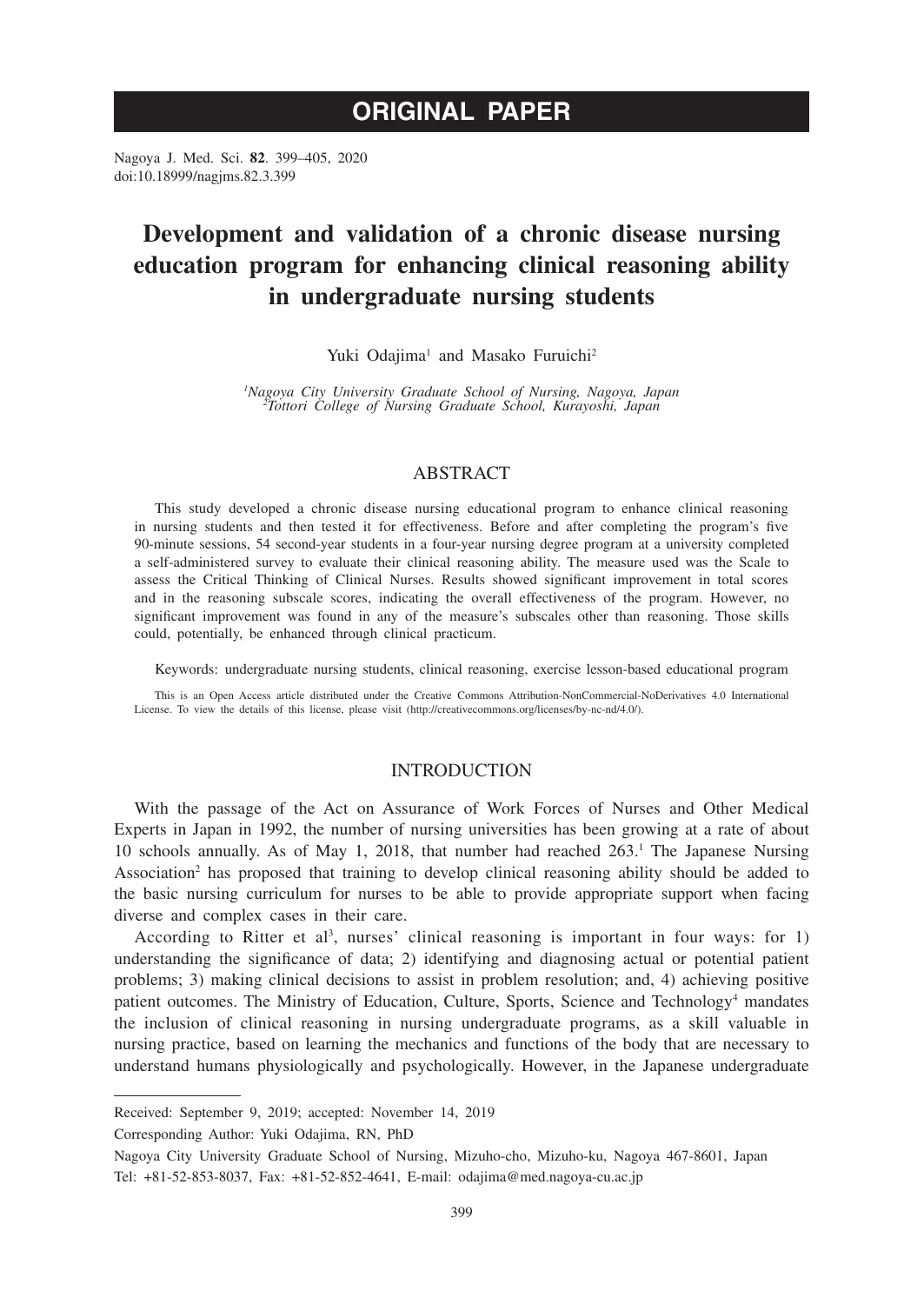nursing curriculum, it is not treated as a separate subject.

Previous studies<sup>5-8</sup> of intervention programs for enhancing clinical reasoning in nursing undergraduates have mainly been published in Europe and the US. No similar studies appear to have been conducted in Japan. However, clinical reasoning is a skill habitually used in nursing practice<sup>9,10</sup> that can be learned before entering practice.<sup>11</sup> Therefore, it should be more actively taught as a part of undergraduate nursing programs at Japanese universities.

Studies of interventions to enhance clinical reasoning in nursing students have included trials of various approaches, such as working with scenario-based case studies, $8,12$  exercises using a second-generation simulation mannequin,<sup>6</sup> and scenario-based simulations.<sup>13,14</sup> However, as testing for intervention effectiveness has mainly been performed retrospectively, more intervention studies are needed with designs that will provide higher-quality evidence. Thus, although clinical reasoning ability is an important skill to acquire for students in undergraduate nursing programs, no Japanese studies testing potential training approaches have been conducted and few of the studies published overseas have provided high-quality levels of evidence.

This study aimed to develop a chronic disease nursing training program for enhancing clinical reasoning in undergraduate nursing students consisting of five 90-minute sessions and to test its effectiveness using a pre-post intervention study design. The study hypothesized that pre-post comparison of scores on the Scale to Assess the Critical Thinking of Clinical Nurses for nursing students completing the five-session program would show improvement in clinical reasoning ability.

## MATERIALS AND METHODS

### *Subjects*

Targeted participants consisted of the 83 second-year students in the nursing department of a four-year university who had completed self-management nursing theory in the previous term. Of them, 54 consented to participate in the study.

#### *Interventions*

Training was provided in five 90-minute sessions regarding the nursing care process in cases of patients with chronic stage type 2 diabetes. As to format, session 1 was a lecture, sessions 2 through 4 consisted of group work, and in session 5, the groups recapped their work in presentations. The goal of session 1 was to deepen understanding of how a normally healthy person develops type 2 diabetes and what the recovery process involves. The goal of session 2 was to present a case of a type 2 diabetes patient and have students perform nursing assessments. The goal of session 3 was for students to integrate the assessment results into a diagram to clarify the nursing care problems and then determine an approach to care. The goal of session 4 was for students to draft a nursing care plan based on that approach. Finally, in session 5, each group was asked to share their results by reporting on their work during sessions 2 through 4.

As to the teaching materials used in each session, that used in session 1 covered the functions of a healthy pancreas, decline in one of those functions, insulin production, consequences of allowing this decline to progress, recovery process, conditions on which the recovery process depends, and indicators used to confirm recovery. In session 2, the case of a patient who developed type 2 diabetes in late middle age owing to poor diet and lack of exercise was presented, and students were asked to record on a form their assessment of the patient's condition and then provide an assessment using Gordon's 11 functional health patterns.15 Form headings reflected the steps generally involved in a developing case to help students perform an assessment. In session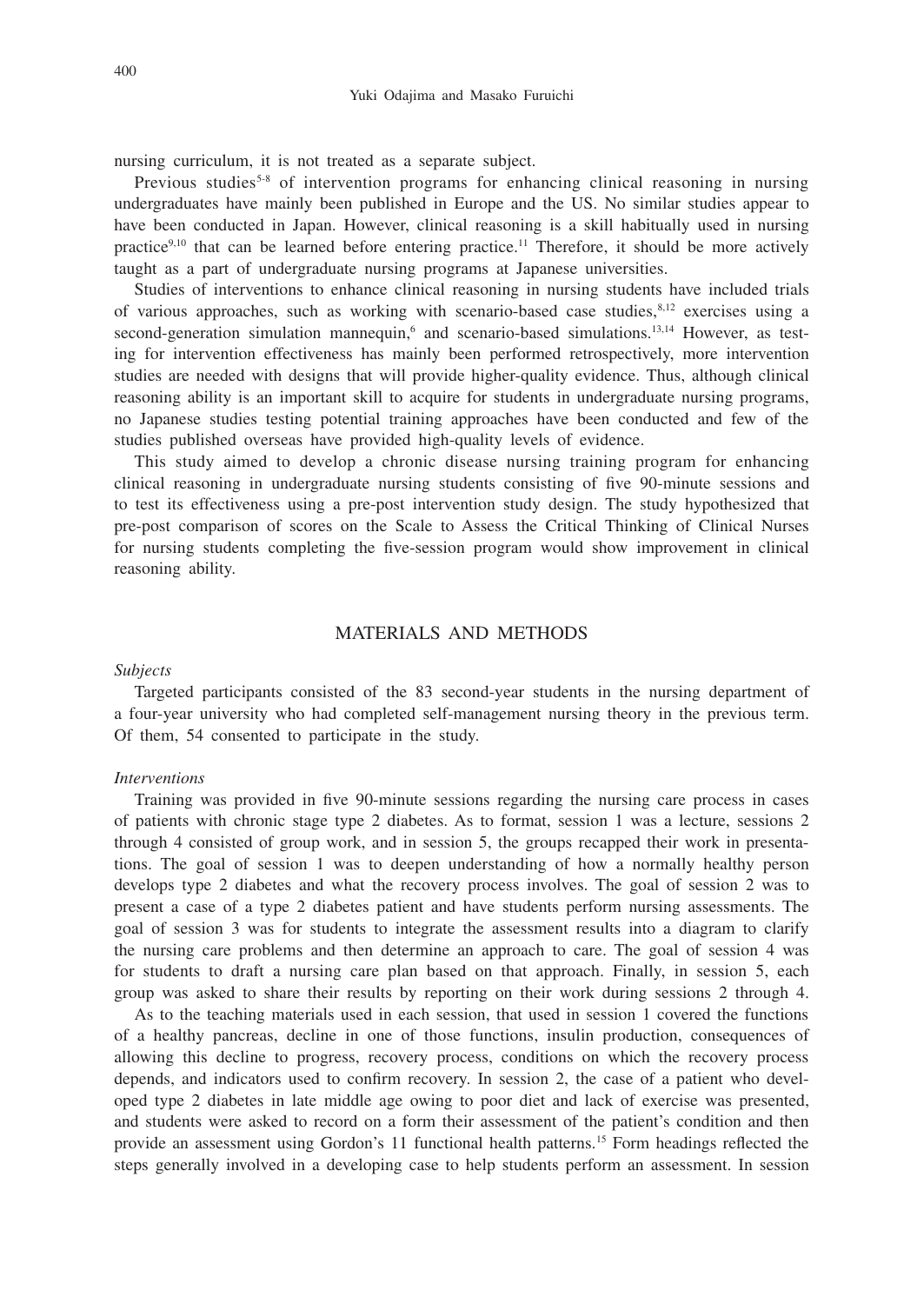#### Clinical reasoning in nursing students

3, students were asked to determine the nursing care problems and an approach to use to address them by identifying keywords from the assessment, which would capture an overall picture of the patient, and using them to create a descriptive diagram. In session 4, students were asked to draft an individual nursing care plan for the patient based on their approach to addressing the nursing care problems. In session 5, all of the participants completing the program were given a hardcopy summary of each group's work, and each group was asked to share their work in a presentation to the other students.

## *Measurement Instruments*

Measurement was performed using the 33-item seven-point response version of the Scale to assess the Critical Thinking of Clinical Nurses.<sup>16</sup> The seven-point Likert scale consists of " $1=$ completely disagree," "2= disagree," "3= slightly disagree," "4= neither agree nor disagree," "5= slightly agree," "6= agree," and "7= strongly agree". To calculate the total score, all items are summed (range 33–231). The reliability and validity of the scale has been demonstrated for use in nursing students. It consists of six subscales: reasoning (8 items; range: 8–56), open-mindedness (7 items; range: 7–49), perseverance (5 items; range: 5–35), reflection (5 items; range: 5–35), creativity (5 items; range: 5–35), and intuition (3 items; range: 3–21). Higher scores indicate better critical thinking skills. In the present study, the scale was used operationally to measure clinical reasoning ability. Permission for its use was obtained from its authors.

### *Data Collection*

On the first day of the five-session program, the researchers asked the 83 second-year students majoring in nursing at a four-year university to complete a self-administered survey. A written explanation and a verbal summary of the study and explanations of the ethical considerations were provided. Students consenting to participate were asked to drop their completed survey in a collection box set up in an office on the university campus. The second survey was distributed at the end of session 5. Similarly, students were asked to drop their completed surveys in the same collection box. To identify each student's first and second surveys, they were instructed to write a four-digit number of their choosing on both forms.

#### *Statistical Analyses*

Paired *t*-tests were performed on the pre- and post-program scores. The significance level was set at  $P \le 0.05$ . Analyses were carried out using the Japanese version of IBM SPSS Statistics Version 22 (IBM, Armonk, NY, USA).

## *Ethical Considerations*

Participants were recruited with verbal and written explanations of the study's purpose and methodology. Those who consented to participate were asked to complete the self-administered surveys and drop them in a collection box in the nursing school office. It was explained to the students that anyone not participating in the study would not be disadvantaged in any way and that they did not have to complete the surveys. However, all of the students were included in the program, regardless of whether they participated in the study or not, because program attendance was required as part of the nursing program. Regarding the obligation to maintain the confidentiality of participant information and data, the ethical principles of the Declaration of Helsinki were followed.17 The ethics committee of Nagoya City University Graduate School of Nursing, Nagoya, Japan, provided approval for the study (approval no. 18004-3).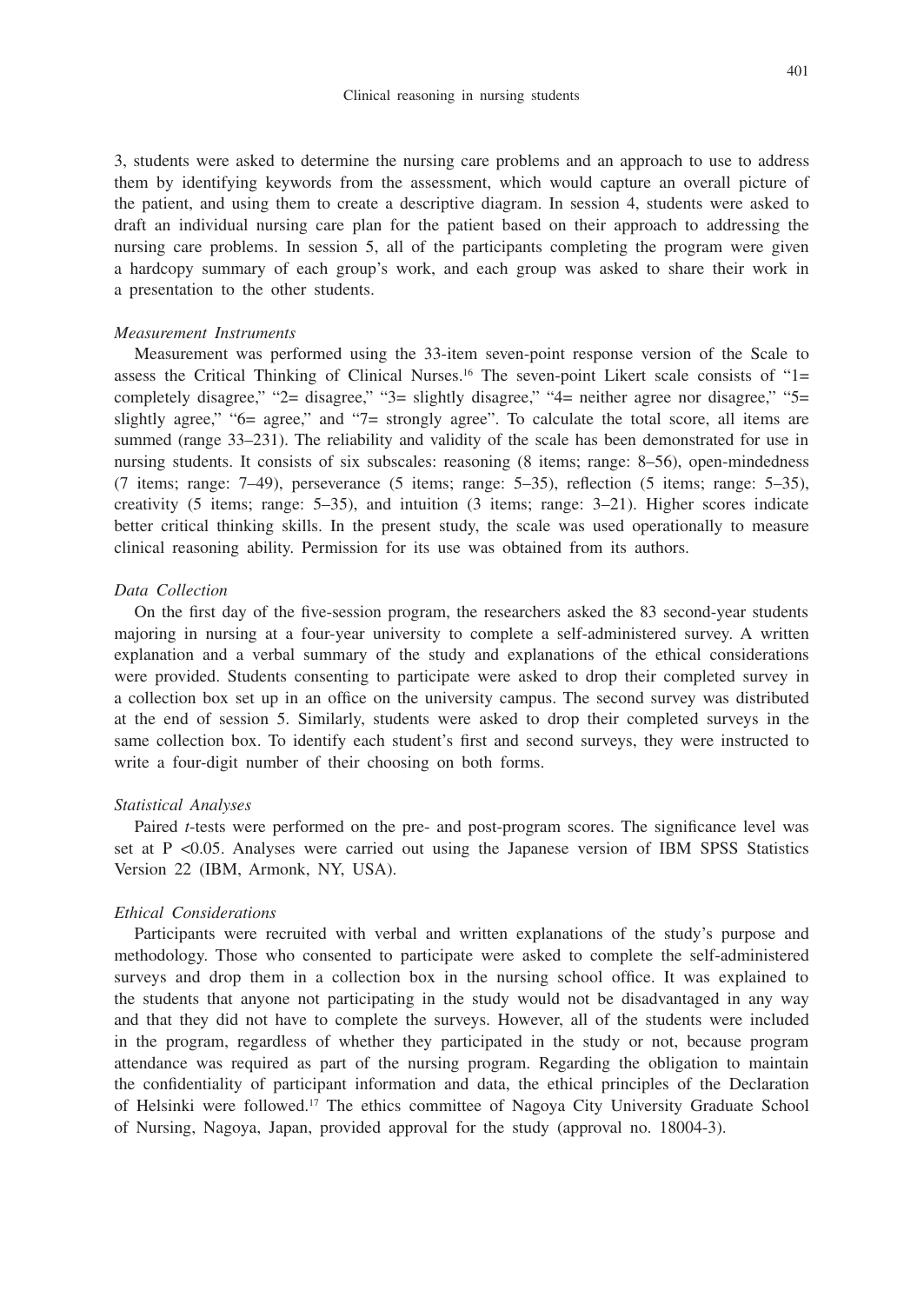## **RESULTS**

#### *Study Subjects and Baseline Characteristics*

Of the 83 second-year students taking the program at a four-year university who were asked to participate in the study, 54 completed the first survey. At the end of the program's five sessions, the second survey was distributed, and responses were again received from all 54. All participants were female and the average age was 20. During the program's five sessions, there were no absences. Participants were assigned into 13 groups of 6 and one group of 5 students. The program was held from October 15 to December 3, 2018.

#### *Intervention Outcomes*

Table 1 shows the within-group comparison of scores for the total scale and for each subscale before and after the intervention. Paired t-tests showed a significant improvement in critical thinking scores within groups, compared with the baseline scores ( $p \lt 0.05$ ). Scores for the reasoning subscale also significantly improved  $(p \lt 0.01)$ .

**Table 1** Evaluation index and change before and after intervention (within-group comparisons)

|                         | Coursework group $(n = 54)$ |                  | Paired t-test | Effect level |
|-------------------------|-----------------------------|------------------|---------------|--------------|
| Evaluation index        | <b>Before</b>               | After            | p-value       | Cohen's $d$  |
| Critical thinking score | $156.3 \pm 15.4$            | $159.4 \pm 16.4$ | .045          | .195         |
| Reasoning score         | $30.3 \pm 5.0$              | $32.3 \pm 5.3$   | .008          | .388         |
| Open-mindedness score   | $39.1 \pm 4.5$              | $38.6 \pm 4.3$   | .264          | .114         |
| Perseverance score      | $25.3 \pm 3.6$              | $26.2 \pm 3.6$   | .067          | .250         |
| Reflection score        | $26.3 \pm 3.8$              | $26.2\pm4.1$     | .836          | .025         |
| Creativity score        | $24.0 \pm 3.3$              | $24.6 \pm 3.2$   | .206          | .185         |
| Intuition score         | $11.3 \pm 2.5$              | $11.6 \pm 2.5$   | .369          | .120         |

Note: Numbers appearing in the table show average values (standard deviation).

## **DISCUSSION**

The results showed significant pre- to post-intervention improvement in critical thinking scores and in scores for the reasoning subscale, indicating that the clinical reasoning ability of the participating students improved as a result of the program. The program consisted of five 90-minute sessions, and the content of each will be discussed.

In session 1, a handout was used that explained the process by which a healthy person develops type 2 diabetes and what the recovery process involves. Research<sup>18</sup> has suggested that teaching materials used in nursing education should include the factors influencing change. The use of educational tools to increase knowledge can enhance clinical reasoning.<sup>19</sup> Further, good clinical reasoning involves the correctness of not only the reasoning process but also the theory on which the reasoning is based.<sup>20</sup> The handout used in this session summarized the information students would need to develop their type 2 diabetes patient case. This handout could be described as an educational tool presenting the theoretical progression from health to type 2 diabetes and vice versa. Thus, using this handout in the development of their case may have contributed to enhancing their clinical reasoning ability, mainly by improving their theoretical thinking.

In sessions 2 through 4, the students were asked to do group work during which they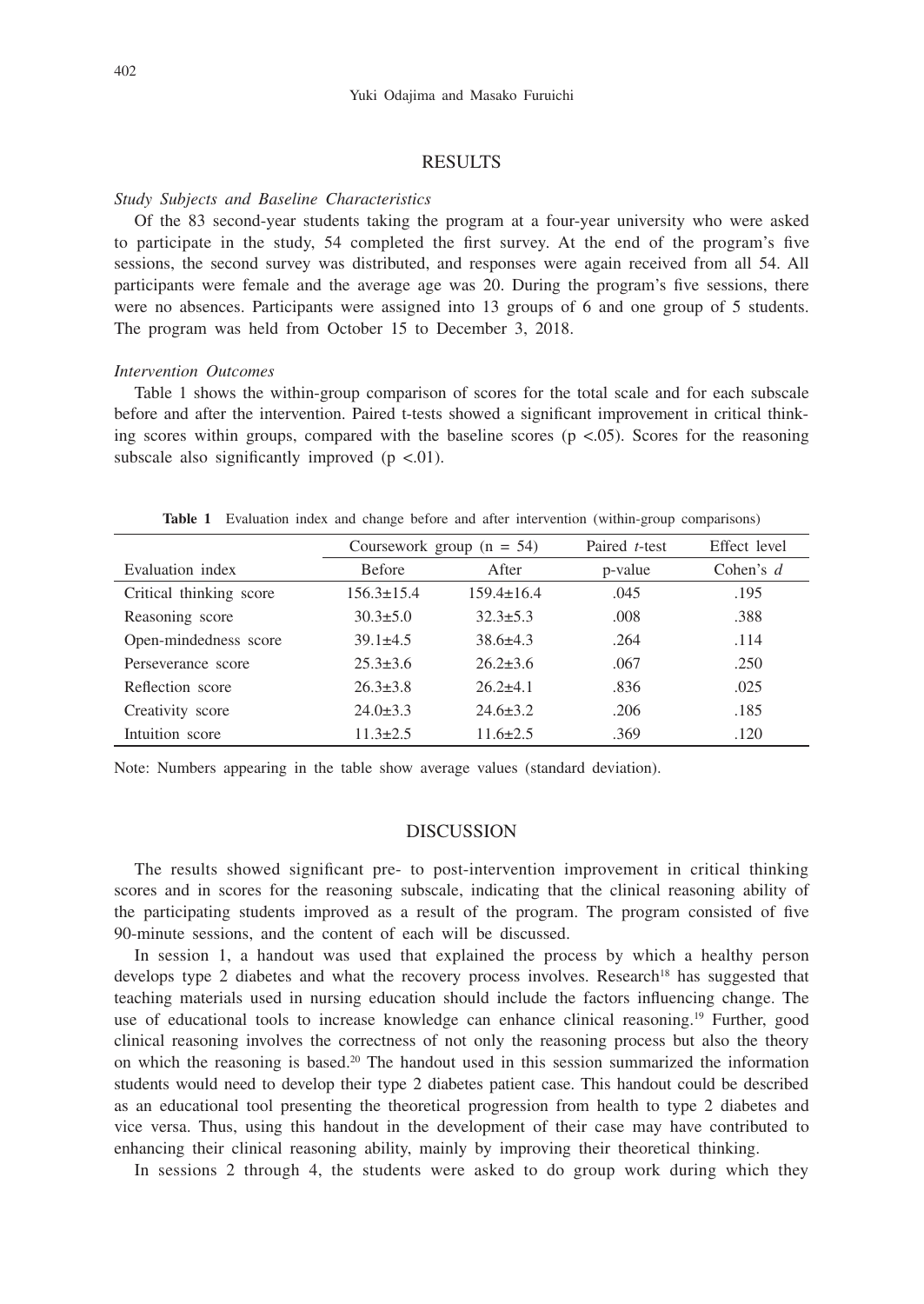developed a nursing care process based on a case and then recorded it on the prescribed form. Previous research<sup>21</sup> has suggested that using case-based simulations may enhance nursing students' clinical reasoning ability. The mutual cooperation involved in group work may further enhance clinical reasoning ability.<sup>5</sup> Moreover, verbalizing one's thought process may promote understanding of one's reasoning.<sup>6</sup> Thus, the use of group work to develop a nursing process for a case in this intervention program may have been an effective way to enhance students' clinical reasoning ability.

In session 5, the students presented the results of their group work to the class. Previous research<sup>22</sup> has shown that comparing oneself with others, for example, picking up on others' strengths from their experiences or learning skills from others, is necessary to bolster selfconfidence in one's clinical reasoning. In the present program, by having each group share their work with the class, the students were able to compare their group's work with that of the others. Thus, through discovery of the strengths of other groups' ideas, their own understanding of how to reason clinically may have improved.

Research<sup>13</sup> has suggested that clinical reasoning in nursing students follows an eight-stage cycle of discovering the patient situation, collecting cues/information, processing the information, identifying nursing problems/issues, establishing goals, taking action, evaluating outcomes, and reflecting on the process and new learning. As the learning in this program took place in a classroom, students were not able to "take action" or "evaluate outcomes," but their reasoning did include the five stages of discovering the patient situation, collecting information, processing the information, making a plan, and reflecting on the process and new learning. As a result, overall, this program could be considered an effective way to enhance clinical reasoning ability in nursing students.

When considering training to improve clinical reasoning ability, it is important to take into consideration the cost–benefit of the approach.<sup>11,14</sup> This program consisted of only five 90-minute sessions; thus, it could be integrated into a curriculum and implemented it at low cost. Accordingly, the program could be actively integrated into the undergraduate nursing curriculum going forward.

Meanwhile, the results showed no improvement in the subscale scores for open-mindedness, perseverance, reflection, creativity, and intuition. Research<sup>23</sup> has suggested that clinical reasoning improves through behaviors such as reflecting on patient response and nursing practices. As this program was a classroom-based case development exercise, no nursing practice was involved. Therefore, it is possible that these scores could, potentially, be improved through clinical practicums. Thus, more research would be needed in future to examine changes in clinical reasoning ability before and after completing a clinical practicum. This research was conducted in lectures and exercises that one of the researchers is in charge of the curriculum. That may have influenced the study results.

## **CONCLUSION**

In this study, a five-session training program for enhancing nursing students' clinical reasoning ability was developed and tested for effectiveness. Results showed improvement within groups in critical thinking ability and in reasoning, one of its components. Overall, the program was considered reasonably effective. However, no improvement was shown in the critical thinking component factors other than reasoning. Nursing practicums were suggested as a potential source of improvement for those other factors.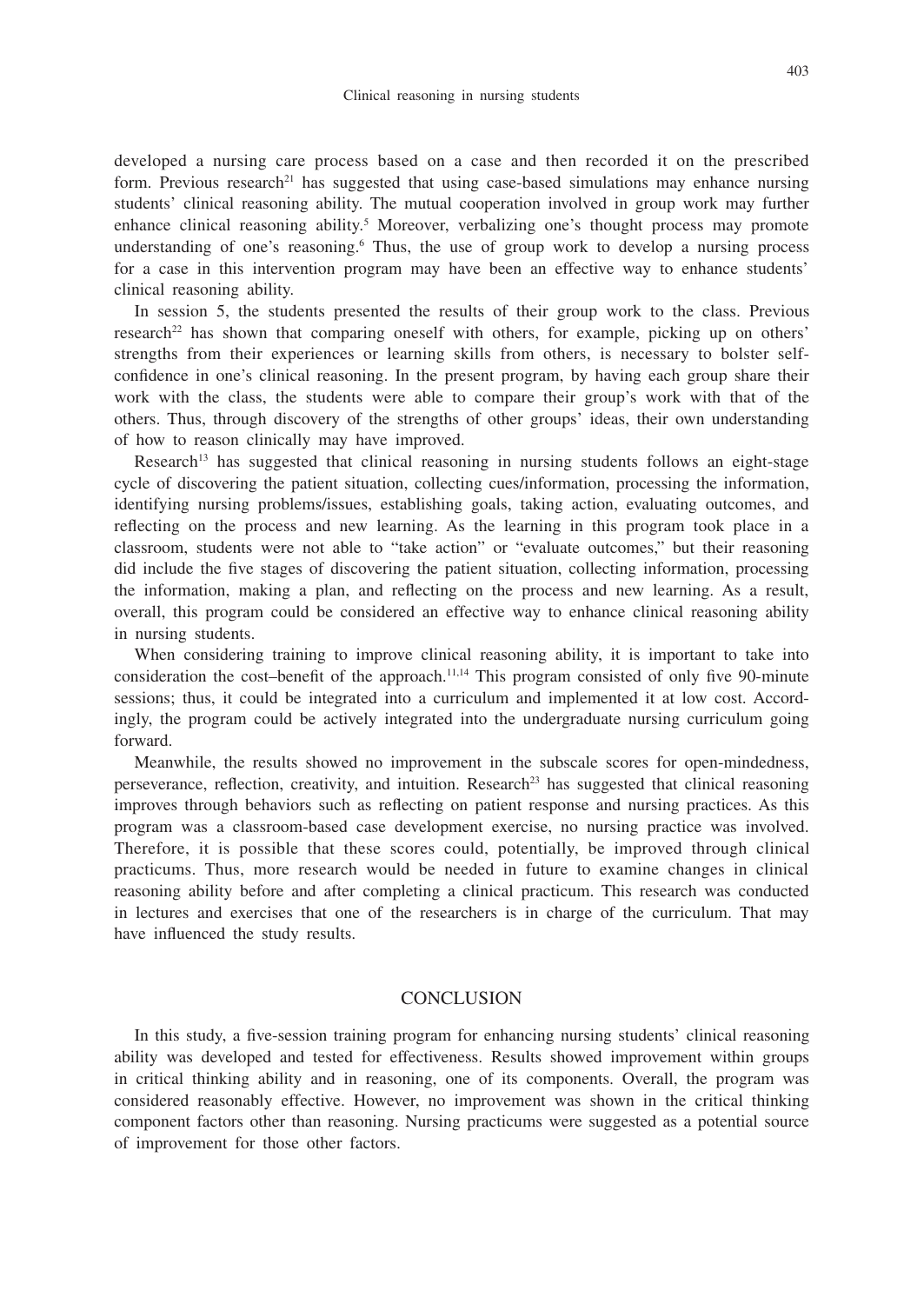## ACKNOWLEDGEMENT

We are grateful to all of the participants of the study.

## AUTHOR DISCLOSURE STATEMENT

None of the authors have conflicts of interest to declare. This work was supported by JSPS KAKENHI grant number 17K12220.

## **REFERENCES**

- 1. Ministry of Education, Culture, Sports, Science and Technology. Annual enrollment at schools training registered nurses and nursing assistants [in Japanese]. Ministry of Education, Culture, Sports, Science and Technology. http://www.mext.go.jp/a\_menu/koutou/kango/1353401.htm. Published May, 2018. Accessed August 13, 2019.
- 2. Japan Nursing Association. Toward a 4-year system of basic nursing education [in Japanese]. Japan Nursing Association. https://www.nurse.or.jp/nursing/4th\_year/index.html. Published n.d. Accessed July 19, 2019.
- 3. Ritter BJ, Witte MJ. Clinical Reasoning in Nursing. In: Higgs J, Jensen GM, Loftus S, Christensen N, eds. Clinical Reasoning in the Health Professions. 4th ed. Edinburgh; New York: Elsevier; 2019: Chapter 22.
- 4. Ministry of Education, Culture, Sports, Science and Technology. Learning goals to acquire the "practical nursing skills that are the core of a registered nursing program": a model core curriculum for nursing education [in Japanese]. Ministry of Education, Culture, Sports, Science and Technology. https://www.mext. go.jp/b\_menu/shingi/chousa/koutou/078/gaiyou/1397885.htm. Published October 2017. Accessed July 19, 2019.
- 5. Harmon MM, Thompson C. Clinical reasoning in pre-licensure nursing students. *Teach Learn Nurs*. 2015;10(2):63–70.
- 6. Burbach B, Barnason S, Thompson SA. Using "think aloud" to capture clinical reasoning during patient simulation. *Int J Nurs Educ Scholarsh*. 2015;12(1):1–7.
- 7. Forsberg E, Georg C, Ziegert K, Fors U. Virtual patients for assessment of clinical reasoning in nursing: a pilot study. *Nurse Educ Today*. 2011;31(8):757–762.
- 8. Johnsen HM, Fossum M, Vivekananda-Schmidt P, Fruhling A, Slettebø Å. Teaching clinical reasoning and decision-making skills to nursing students: design, development, and usability evaluation of a serious game. *Int J Med Inform*. 2016;94:39–48.
- 9. Forsberg E, Ziegert K, Hult Hk, Fors U. Clinical reasoning in nursing, a think-aloud study using virtual patients: a base for an innovative assessment. *Nurse Educ Today*. 2014;34(4):538–542.
- 10. Johansson ME, Pilhammar E, Willman A. Nurses' clinical reasoning concerning management of peripheral venous cannulae. *J Clin Nurs*. 2009;18(23):3366–3375.
- 11. Ryan-Wenger NA, Lee JE. The clinical reasoning case study: a powerful teaching tool. *Nurse Pract*. 1997;22(5):66–67,70,76–79.
- 12. Russell JS, McWilliams M, Chasen L, Farley J. Using clickers for clinical reasoning and problem solving. *Nurse Educ*. 2011;36(1):13–15.
- 13. Hoffman K, Dempsey J, Levett-Jones T, et al. The design and implementation of an Interactive Computerised Decision Support Framework (ICDSF) as a strategy to improve nursing students' clinical reasoning skills. *Nurse Educ Today*. 2011;31(6):587–594.
- 14. Phillippi JC, Bull A, Holley SL. Expanding Primary care opportunities: simulation for clinical reasoning. *J Nurs Educ*. 2013;52(5):299–302.
- 15. Gordon M. *Manual of Nursing Diagnosis*. 13th ed. Sudbury, MA: Jones & Bartlett Learning; 2014.
- 16. Ishibashi A, Osada K, Fukuma M. Development of a scale to assess the critical thinking of clinical nurses [in Japanese]. *Jpn J Med Nurs Educ*. 2015;24(2):7–12.
- 17. World Medical Association. WMA Declaration of Helsinki—Ethical Principles for Medical Research Involving Human Subjects. World Medical Association. https://www.wma.net/policies-post/wma-declarationof-helsinki-ethical-principles-for-medical-research-involving-human-subjects/. Published July, 2018. Accessed August 13, 2019.